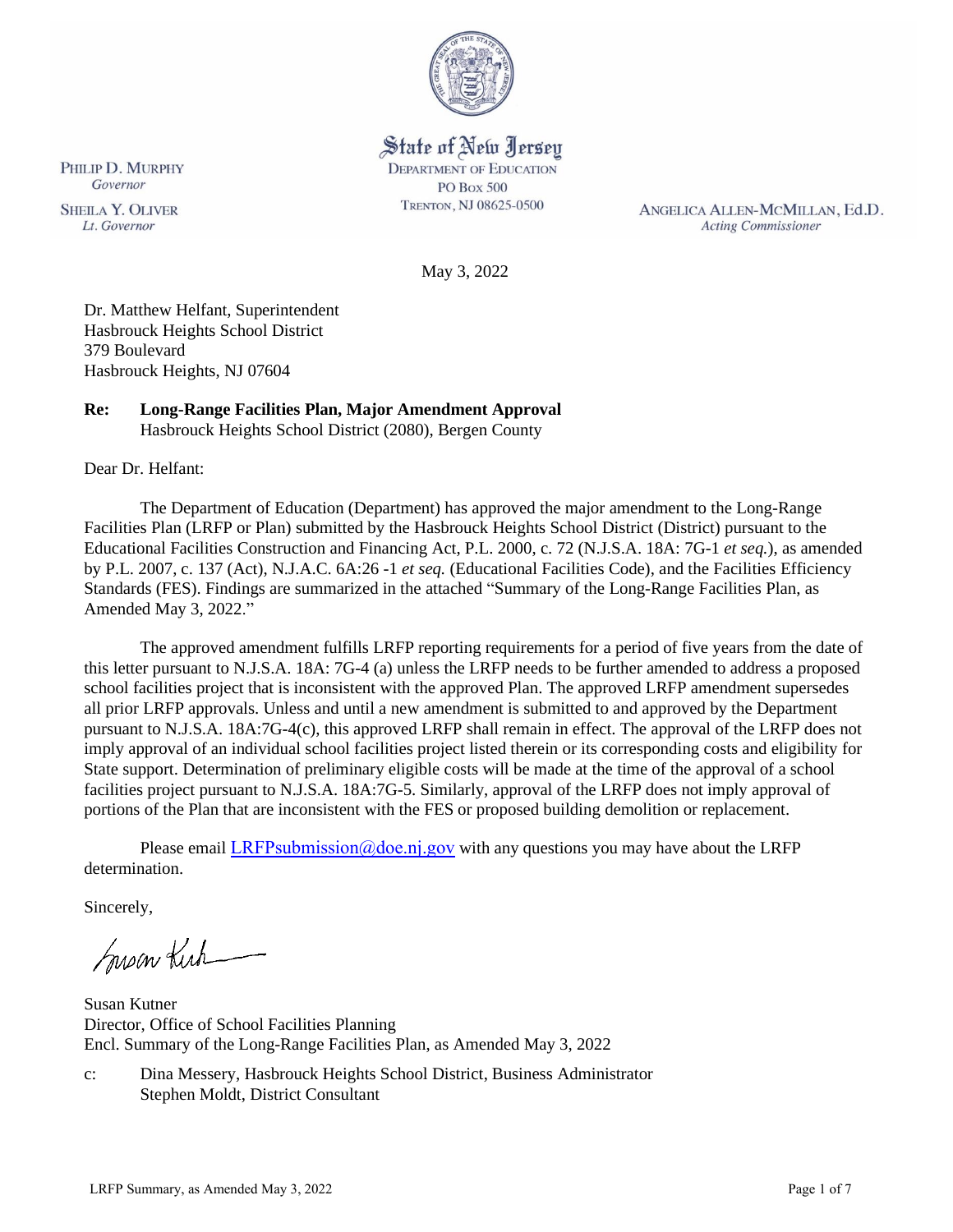# **Hasbrouck Heights School District (2080) Summary of the Long-Range Facilities Plan, as Amended May 3, 2022**

The Department of Education (Department) has completed its review of the major amendment to the Long-Range Facilities Plan (LRFP or Plan) submitted by the Hasbrouck Heights School District (District) pursuant to the Educational Facilities Construction and Financing Act, P.L. 2000, c. 72 (N.J.S.A. 18A: 7G-1 *et seq.*), as amended by P.L. 2007, c. 137 (Act), N.J.A.C. 6A:26-1 et seq. (Educational Facilities Code), and the Facilities Efficiency Standards (FES).

The following provides a summary of the District's approved amended LRFP. The summary is based on the standards set forth in the Act, the Educational Facilities Code, the FES, District-reported information in the Department's LRFP reporting system, and supporting documentation. The referenced reports in *italic* text are standard reports available on the Department's LRFP website.

### **1. Inventory Overview**

The District is classified as a Regular Operating District (ROD) for funding purposes. It provides services for students in grades PK-12.

The District identified existing and proposed schools, sites, buildings, rooms, and site amenities in its LRFP. Table 1 lists the number of existing and proposed district schools, sites, and buildings. Detailed information can be found in the *School Asset Inventory Report* and the *Site Asset Inventory Report.*

**As directed by the Department, school facilities projects that have received initial approval by the Department and have been approved by the voters, if applicable, are represented as "existing" in the LRFP.** Approved projects that include new construction and/or the reconfiguration/reassignment of existing program space are as follows: n/a.

| Category                                     | <b>Existing</b> | <b>Proposed</b> |
|----------------------------------------------|-----------------|-----------------|
| Number of Schools (assigned DOE school code) |                 |                 |
| Number of School Buildings <sup>1</sup>      |                 |                 |
| Number of Non-School Buildings <sup>2</sup>  |                 |                 |
| Number of Vacant Buildings                   |                 |                 |
| Number of Sites                              |                 |                 |

### **Table 1: Number of Schools, School Buildings, and Sites**

Based on the existing facilities inventory submitted by the District:

- **Exercise** Schools using leased buildings (short or long-term):  $n/a$
- **•** Schools using temporary classroom units (TCUs), excluding TCUs supporting construction:  $n/a$
- Vacant/unassigned school buildings: n/a

*<sup>1</sup>* Includes district-owned buildings and long-term leases serving students in district-operated programs

<sup>&</sup>lt;sup>2</sup> Includes occupied district-owned buildings not associated with a school, such as administrative buildings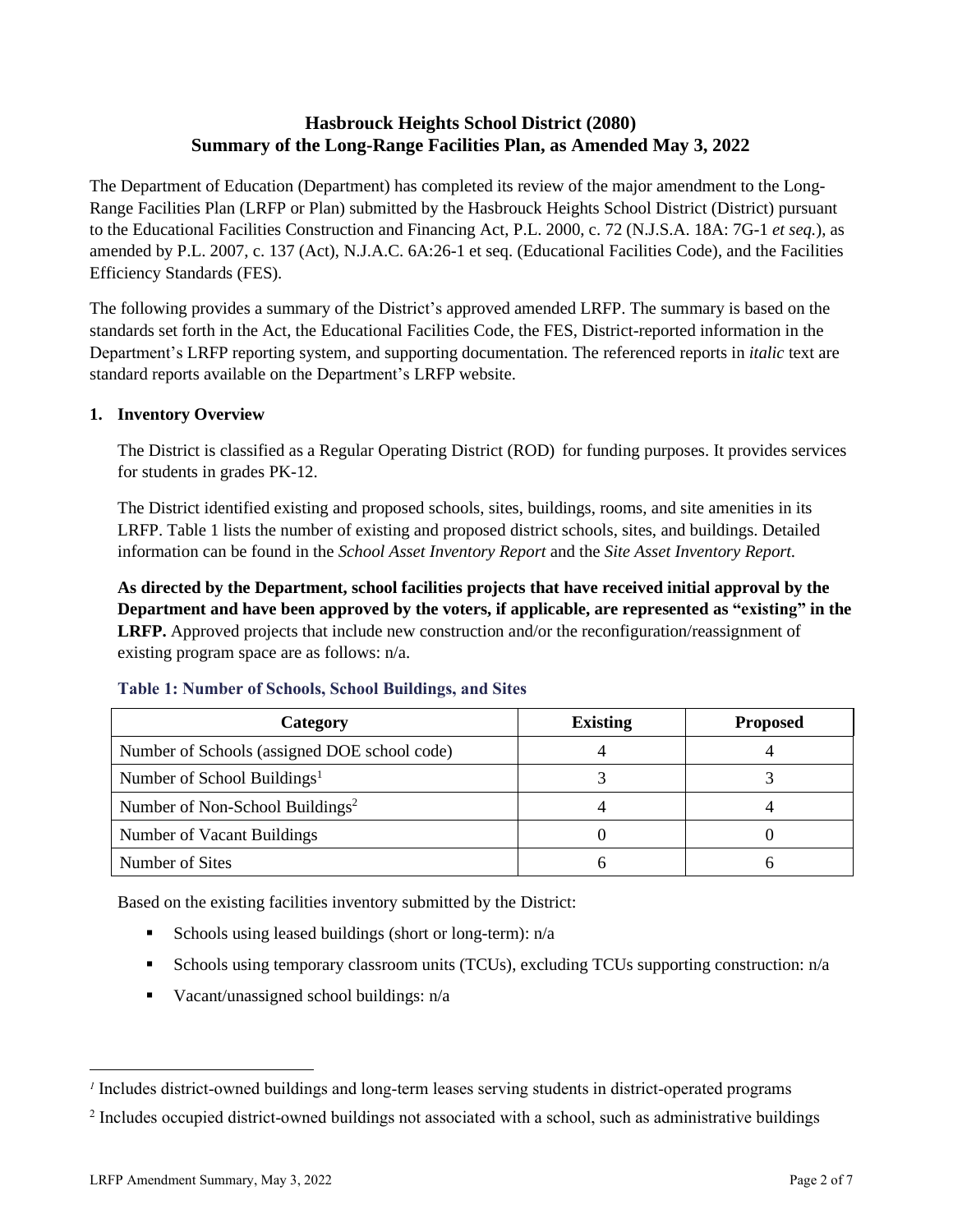### **Findings:**

The Department has determined that the proposed inventory is adequate for approval of the District's LRFP amendment. However, the LRFP determination does not imply approval of an individual school facilities project listed within the LRFP; the District must submit individual project applications for project approval.

### **2. District Enrollments**

The District determined the number of students, or "proposed enrollments," to be accommodated for LRFP planning purposes on a district-wide basis and in each school.

The Department minimally requires the submission of a standard cohort-survival projection using historic enrollment data from the Application for School State Aid (ASSA) or NJ Smart. The cohort-survival method projection method forecasts future students based upon the survival of the existing student population as it moves from grade to grade. A survival ratio of less than 1.00 indicates a loss of students, while a survival ratio of more than 1.00 indicates the class size is increasing. For example, if a survival ratio tracking first to second grade is computed to be 1.05, the grade size is increasing by 5% from one year to the next. The cohort-survival projection methodology works well for communities with stable demographic conditions. Atypical events impacting housing or enrollments, such as an economic downturn that halts new housing construction or the opening of a charter or private school, typically makes a cohort-survival projection less reliable.

### **Proposed enrollments are based on a standard cohort-survival enrollment projection.**

Adequate supporting documentation was submitted to the Department to justify the proposed enrollments. Table 2 provides a comparison of existing and projected enrollments. All totals include special education students.

|                              | <b>Existing Enrollments</b> | <b>District Proposed Enrollments</b> |
|------------------------------|-----------------------------|--------------------------------------|
| <b>Grades</b>                | 2020-21                     | 2025-26                              |
| PK (excl. private providers) | 12                          | 12                                   |
| Grades K to 5                | 714                         | 735                                  |
| Grades 6 to 8                | 426                         | 402                                  |
| Grades 9 to 12               | 552                         | 489                                  |
| Totals PK to 12              | 1,704                       | 1,638                                |

# **Table 2: Enrollments**

### **Findings:**

The Department has determined the District's proposed enrollments to be acceptable for approval of the District's LRFP amendment. The Department will require a current enrollment projection at the time an application for a school facilities project is submitted incorporating the District's most recent enrollments in order to verify that the LRFP's planned capacity is appropriate for the updated enrollments.

# **3. District Practices Capacity**

Based on information provided in the room inventories, District Practices Capacity was calculated for each school building to determine whether adequate capacity is proposed for the projected enrollments based on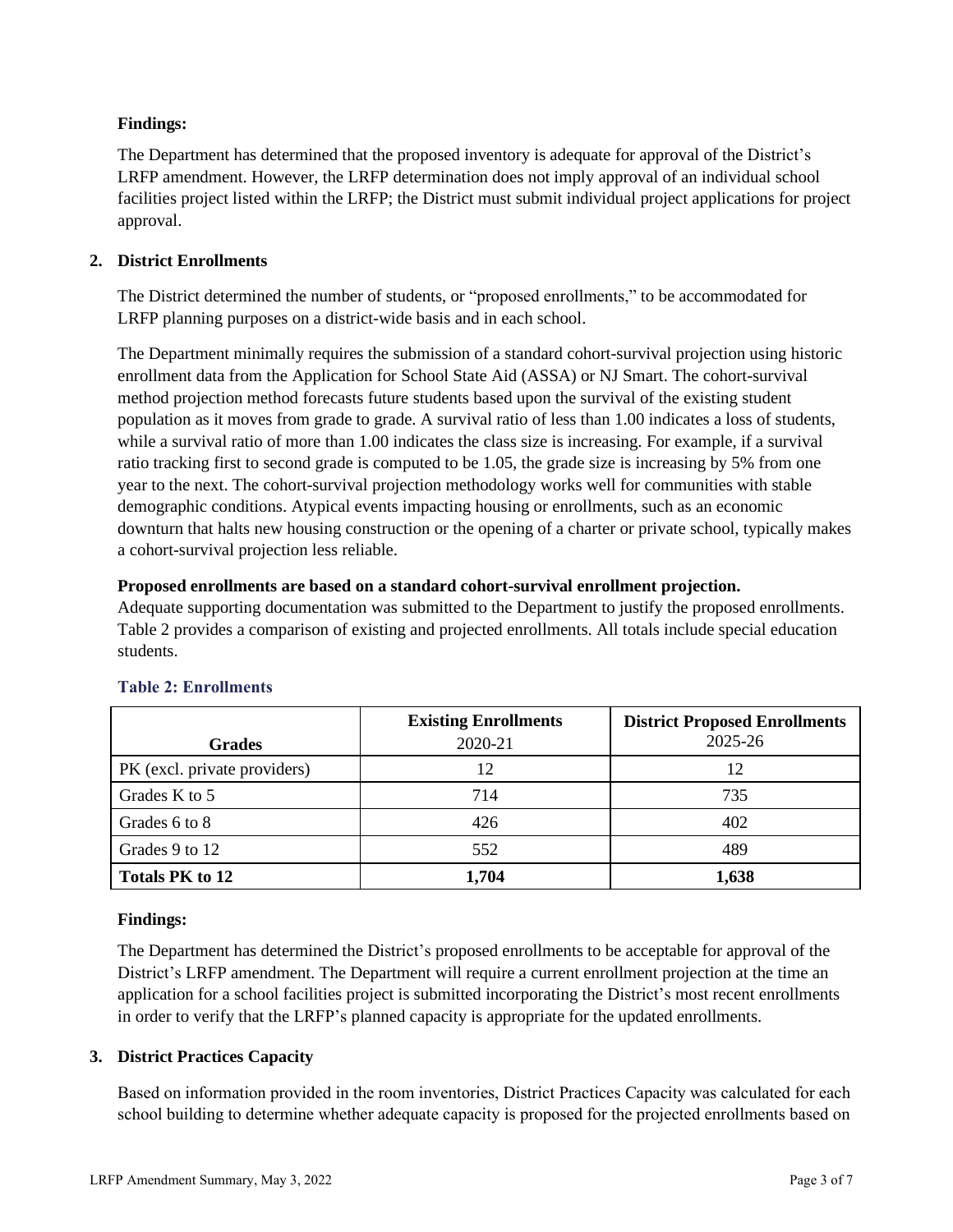district scheduling and class size practices. The capacity totals assume instructional buildings can be fully utilized regardless of school sending areas, transportation, and other operational issues. The calculations only consider district-owned buildings and long-term leases; short term leases and temporary buildings are excluded. **A capacity utilization factor of 90% for classrooms serving grades K–8 and 85% for classrooms serving grades 9–12 is applied in accordance with the FES.** No capacity utilization factor is applied to preschool classrooms.

In certain cases, districts may achieve adequate District Practices Capacity to accommodate enrollments but provide inadequate square feet per student in accordance with the FES, resulting in educational adequacy issues and "Unhoused Students." Unhoused students are considered in the "Functional Capacity" calculations used to determine potential State support for school facilities projects and are analyzed in Section 4.

Table 3 provides a summary of proposed enrollments and existing and proposed District-wide capacities. Detailed information can be found in the LRFP website reports titled *FES and District Practices Capacity Report, Existing Rooms Inventory Report, and Proposed Rooms Inventory Report.*

| <b>Grades</b>              | <b>Proposed</b><br><b>Enrollments</b> | <b>Existing</b><br><b>District</b><br><b>Practices</b><br>Capacity | <b>Existing</b><br>Deviation* | <b>Proposed</b><br><b>District</b><br><b>Practices</b><br>Capacity | <b>Proposed</b><br>Deviation* |
|----------------------------|---------------------------------------|--------------------------------------------------------------------|-------------------------------|--------------------------------------------------------------------|-------------------------------|
| Elementary ( $PK$ to 5)    | 747                                   | 774.30                                                             | 27.30                         | 747.50                                                             | 0.50                          |
| Middle $(6 \text{ to } 8)$ | 402                                   | 401.56                                                             | $-0.44$                       | 412.22                                                             | 10.22                         |
| High $(9 \text{ to } 12)$  | 489                                   | 512.09                                                             | 23.09                         | 501.43                                                             | 12.43                         |
| <b>District Totals</b>     | 1,638                                 | 1,687.95                                                           | 49.95                         | 1,661.15                                                           | 23.15                         |

### **Table 3: District Practices Capacity Analysis**

*\** Positive numbers signify surplus capacity; negative numbers signify inadequate capacity. Negative values for District Practices capacity are acceptable for approval if proposed enrollments do not exceed 100% capacity utilization.

Considerations:

- Based on the proposed enrollments and existing room inventories, the District is projected to have inadequate capacity for the following grade groups, assuming all school buildings can be fully utilized (100% capacity utilization): n/a
- Adequate justification has been provided by the District if the proposed capacity for a school significantly deviates from the proposed enrollments. Generally, surplus capacity is acceptable for LRFP approval if additional capacity is not proposed through new construction.

# **Findings:**

The Department has determined that proposed District capacity, in accordance with the proposed enrollments, is adequate for approval of the District's LRFP amendment. The Department will require a current enrollment projection at the time an application for a school facilities project is submitted, incorporating the District's most recent Fall Enrollment Report, in order to verify that the LRFP's planned capacity meets the District's updated enrollments.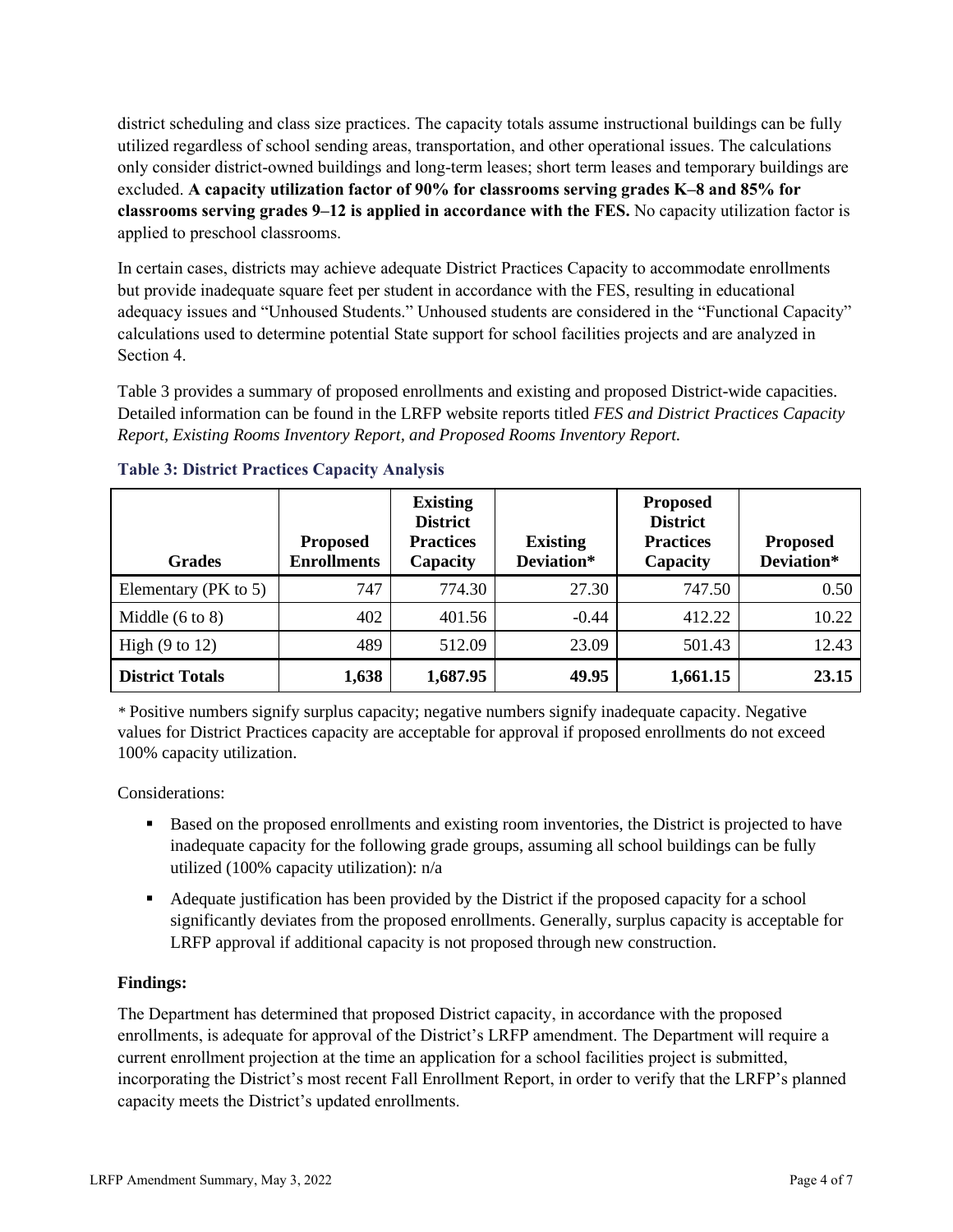#### **4. New Construction Funding Eligibility**

*Functional Capacity* was calculated and compared to the proposed enrollments to provide a **preliminary estimate** of Unhoused Students and new construction funding eligibility. At this time, all proposed enrollments, including preschool, are considered eligible for funding. **A final determination will be made at the time of project application approval.**

*Functional Capacity* is the adjusted gross square footage of a school building *(total gross square feet minus excluded space)* divided by the minimum area allowance per full-time equivalent student for the grade level contained therein. *Unhoused Students* is the number of students projected to be enrolled in the District that exceeds the Functional Capacity of the District's schools pursuant to N.J.A.C. 6A:26-2.2(c). *Excluded Square Feet* includes (1) square footage exceeding the FES for any pre-kindergarten, kindergarten, general education, or self-contained special education classroom; (2) grossing factor square footage *(corridors, stairs, mechanical rooms, etc.)* that exceeds the FES allowance, and (3) square feet proposed to be demolished or discontinued from use. Excluded square feet may be revised during the review process for individual school facilities projects.

Table 4 provides a preliminary assessment of the Functional Capacity, Unhoused Students, and Estimated Maximum Approved Area for Unhoused Students for each FES grade group. The calculations exclude temporary facilities and short-term leased buildings. School buildings proposed for whole or partial demolition or reassignment to a non-school use are excluded from the calculations pending project application review. If a building is proposed to be reassigned to a different school, the square footage is applied to the proposed grades after reassignment. Buildings that are not assigned to a school are excluded from the calculations. Detailed information concerning the calculations can be found in the *Functional Capacity and Unhoused Students Report* and the *Excluded Square Footage Report.*

| Category                                     | $PK/K$ to 5 | 6 to 8    | 9 to 12   | <b>Total</b> |
|----------------------------------------------|-------------|-----------|-----------|--------------|
| Eligible PK/K-12 Proposed Enrollments        | 747         | 402       | 489       |              |
| FES Area Allowance (SF/student)              | 125.00      | 134.00    | 151.00    |              |
| <b>Prior to Completion of Proposed Work:</b> |             |           |           |              |
| <b>Existing Gross Square Feet</b>            | 73,105      | 45,437    | 55,271    | 173,813      |
| <b>Adjusted Gross Square Feet</b>            | 65,105      | 45,361    | 55,179    | 165,645      |
| <b>Adjusted Functional Capacity</b>          | 520.84      | 316.48    | 384.98    |              |
| <b>Unhoused Students</b>                     | 226.16      | 85.52     | 104.02    |              |
| Est. Max. Area for Unhoused Students         | 28,270.00   | 11,456.30 | 15,707.70 |              |
| <b>After Completion of Proposed Work:</b>    |             |           |           |              |
| Gross Square Feet                            | 73,105      | 45,888    | 55,820    | 174,811      |
| New Gross Square Feet                        | $\Omega$    | 451       | 549       | 1,000        |
| <b>Adjusted Gross Square Feet</b>            | 65,105      | 45,813    | 55,727    | 166,645      |
| <b>Functional Capacity</b>                   | 520.84      | 319.63    | 388.80    |              |
| <b>Unhoused Students after Construction</b>  | 266.16      | 82.37     | 100.20    |              |
| Est. Max. Area Remaining                     | 28,270.00   | 11,037.49 | 15,129.51 |              |

#### **Table 4: Estimated Maximum Approved Area for Unhoused Students**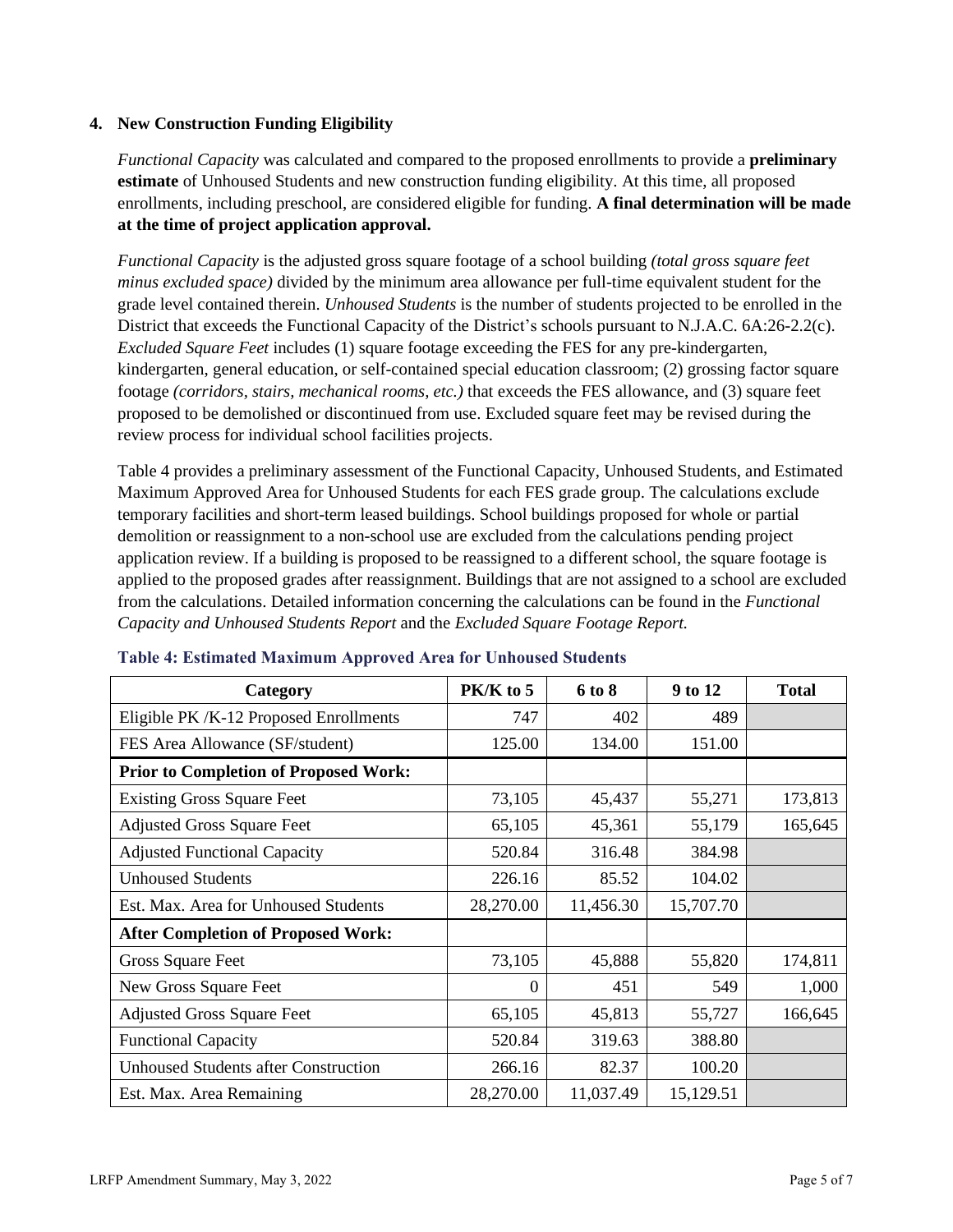Facilities used for non-instructional or non-educational purposes are ineligible for State support under the Act. However, projects for such facilities shall be reviewed by the Department to determine whether they are consistent with the District's LRFP and whether the facility, if it is to house students (full or part time) conforms to educational adequacy requirements. These projects shall conform to all applicable statutes and regulations.

Estimated costs represented in the LRFP by the District are for capital planning purposes only. The estimates are not intended to represent preliminary eligible costs or final eligible costs of approved school facilities projects.

Considerations:

- **•** The District does not have approved projects pending completion, as noted in Section 1, that impact the Functional Capacity calculations.
- The Functional Capacity calculations *exclude* square feet proposed for demolition or discontinuation for the following FES grade groups and school buildings pending a feasibility study and project review: n/a.
- Based on the preliminary assessment, the District has Unhoused Students prior to the completion of proposed work for the following FES grade groups: PK-5, 6-8, 9-12.
- New construction is proposed for the following FES grade groups: 6-8, 9-12.
- Proposed new construction exceeds the estimated maximum area allowance for Unhoused Students prior to the completion of the proposed work for the following grade groups: n/a.
- **•** The District, based on the preliminary LRFP assessment, will have Unhoused Students after completion of the proposed LRFP work. If the District is projected to have Unhoused Students, adequate justification has been provided to confirm educational adequacy in accordance with Section 6 of this determination.

### **Findings:**

Functional Capacity and Unhoused Students calculated in the LRFP are preliminary estimates. Preliminary Eligible Costs (PEC) and Final Eligible Costs (FEC) will be included in the review process for specific school facilities projects. A feasibility study undertaken by the District is required if building demolition or replacement is proposed per N.J.A.C. 6A:26-2.3(b)(10).

### **5. Proposed Work**

The District assessed program space, capacity, and physical plant deficiencies to determine corrective actions. Capital maintenance, or *"system actions,"* address physical plant deficiencies due to operational, building code, and /or life cycle issues. Inventory changes, or *"inventory actions,*" add, alter, or eliminate sites, site amenities, buildings, and/or rooms.

The Act (N.J.S.A. 18A:7G-7b) provides that all school facilities shall be deemed suitable for rehabilitation unless a pre-construction evaluation undertaken by the District demonstrates to the satisfaction of the Commissioner that the structure might pose a risk to the safety of the occupants even after rehabilitation or that rehabilitation is not cost-effective. Pursuant to N.J.A.C. 6A:26-2.3(b)(10), the Commissioner may identify school facilities for which new construction is proposed in lieu of rehabilitation for which it appears from the information presented that new construction is justified, provided, however, that for such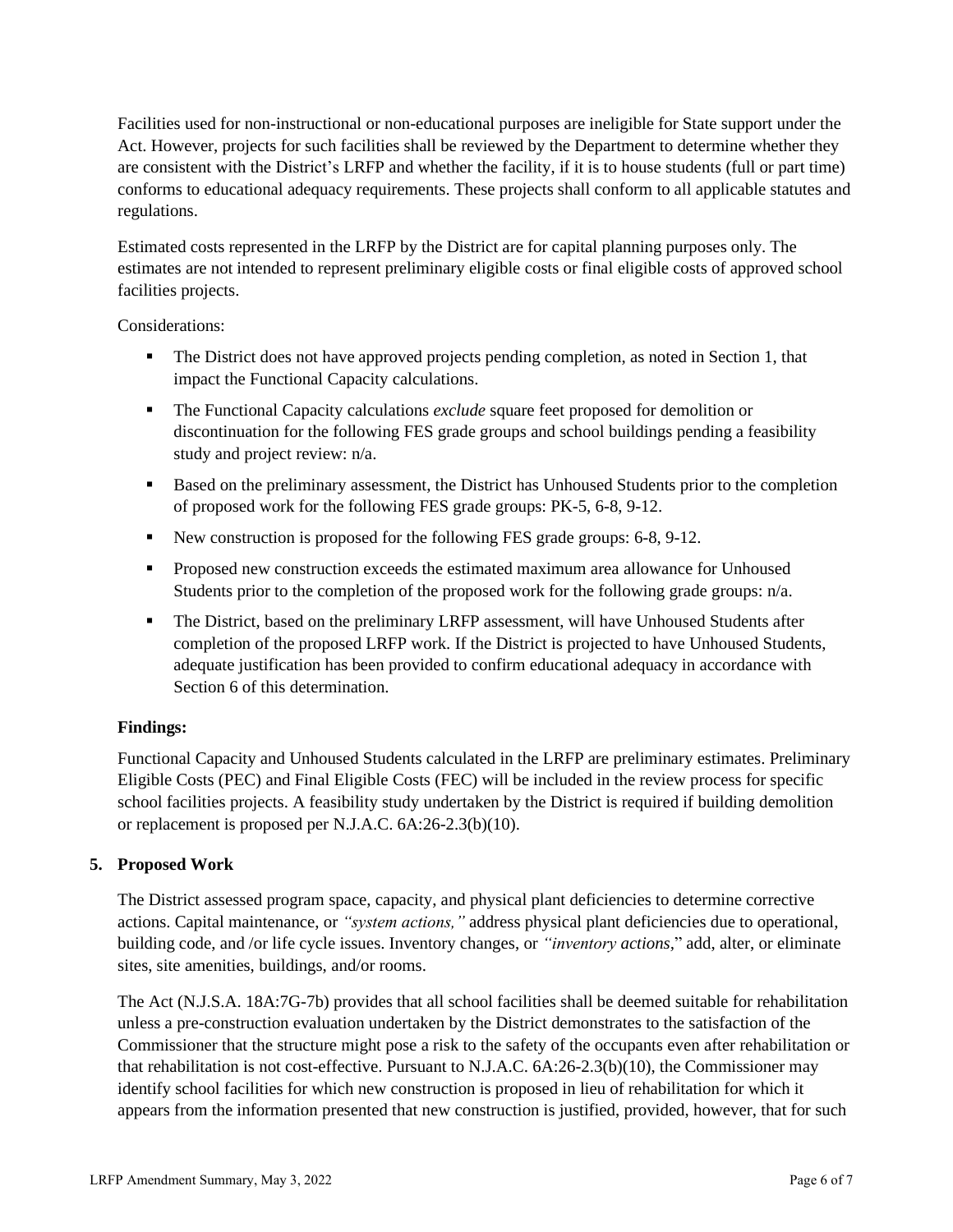school facilities so identified, the District must submit a feasibility study as part of the application for the specific school facilities project. The cost of each proposed building replacement is compared to the cost of additions or rehabilitation required to eliminate health and safety deficiencies and to achieve the District's programmatic model.

Table 5 lists the scope of work proposed for each school based on the building(s) serving their student population. Proposed inventory changes are described in the LRFP website reports titled *"School Asset Inventory Report and "Proposed Room Inventory Report."* Information concerning proposed systems work, or capital maintenance can be found in the "LRFP Systems Action Summary Report."

With the completion of the proposed work, the following schools are proposed to be eliminated: n/a; the following schools are proposed to be added: n/a.

| <b>Proposed Scope of Work</b>                                                                  | <b>Applicable Schools</b>                                                     |
|------------------------------------------------------------------------------------------------|-------------------------------------------------------------------------------|
| <b>Renovation only</b> (no new construction)                                                   |                                                                               |
| System actions only (no inventory actions)                                                     | n/a                                                                           |
| Existing inventory actions only (no systems actions)                                           | n/a                                                                           |
| Systems and inventory changes                                                                  | Euclid Elementary School (060); Lincoln<br>Elementary School (080)            |
| <b>New construction</b>                                                                        |                                                                               |
| Building addition only (no systems actions)                                                    | n/a                                                                           |
| Renovation and building addition (system, existing<br>inventory, and new construction actions) | Hasbrouck Heights High School (050);<br>Hasbrouck Heights Middle School (055) |
| New building on existing site                                                                  | n/a                                                                           |
| New building on new or expanded site                                                           | n/a                                                                           |
| <b>Site and building disposal</b> (in addition to above scopes)                                |                                                                               |
| Partial building demolition                                                                    | n/a                                                                           |
| Whole building demolition                                                                      | n/a                                                                           |
| Site and building disposal or discontinuation of use                                           | n/a                                                                           |

#### **Table 5: School Building Scope of Work**

#### **Findings:**

The Department has determined that the proposed work is adequate for approval of the District's LRFP amendment. However, Department approval of proposed work in the LRFP does not imply the District may proceed with a school facilities project. The District must submit individual project applications with cost estimates for Department project approval. Both school facilities project approval and other capital project review require consistency with the District's approved LRFP.

### **6. Proposed Room Inventories and the Facilities Efficiency Standards**

The District's proposed school buildings were evaluated to assess general educational adequacy in terms of compliance with the FES area allowance pursuant to N.J.A.C. 6A:26-2.2 and 2.3.